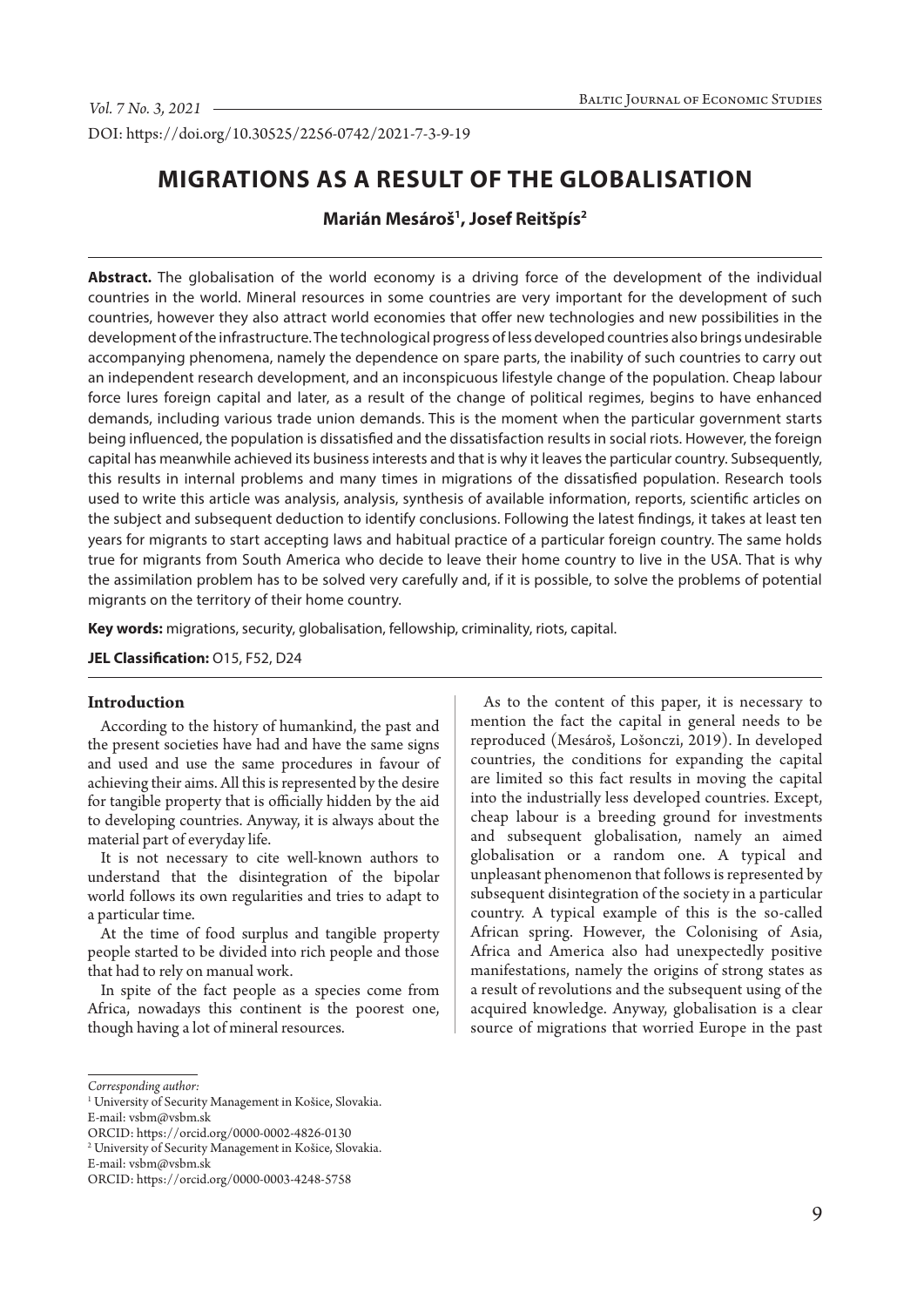as well and should attack again and with a new power. However, is Europe prepared for such a situation?

# **1. Migrations as a phenomenon of the 21st century**

### **1.1 Migrations and their short history**

One of the most frequently used words at the present time is "SAFETY". This word refers to the safety of a person, a group of persons, nations, nationalities, countries or a group of persons of the same religion. Fear for one's safety usually refers to an environment not protected enough. Attacks on social and/or personal safeties have been promoted to an important strategy of achieving not only personal, but also group interests.

The world economy globalisation and the desire for wealth result in war conflicts that are frequently reflected by religious and/or racial forms of fanaticism. It is remarkable that countries not being in immediate need for solving such problems employ/use the third countries in favour of both presenting themselves as "peacemakers" and building and renewing what was destroyed by war conflicts. One does not have to be familiar with this fact as much as Eric Margolis<sup>1</sup> is to understand that designating potential enemies as allies of Al-Qaeda represents a way of how to withhold their political and human rights and make such enemies illegal. A similar conception was created by Israel, namely the conception aimed at Palestinians. However, it has been not confirmed up to now whether Al-Qaeda, so much glorified and at the same time condemned, was really so powerful and whether it was not only a creature of the western world representing a kind of a bridge enabling by an authorisation of the UNO trouble free entering this country full of crude oil and huge mineral resources (Mesároš, Lošonczi 2019).

Other examples of how a propaganda can become a reality can be provided by Egypt. The majority of the population of this country elected its government voluntarily, namely in favour of stabilizing political and social lives. The brave men who decided to bear this burden were immediately designated as terrorists and the country trying to stabilize its position was destabilized again.

It is not necessary to look for the reason of such a problem as a similar situation, however a more bloody one, can be observed both in Syria and near the frontiers of Slovakia, namely in Ukraine.

## **1.2 Migrants – a protected species**

Designating migrants (2017) *a protected species* not only expresses the situation in an apt way, but also in a frightening one. Such a designation of human beings,

i.e., a protected species, as a result of their effort to save their lives is unsuitable but not dignified. However, characterizing the present migration (that will be, in the future, compared to the migration period, i.e., the late 4th up to the early 7th century) necessitates to mention the fact the present humankind also exists as a result of a migration.

After homo sapiens evolved in Africa (about 150 000 years ago), it managed to occupy the whole African continent. However, the appearance of the then African continent was absolutely different, i.e. living conditions were excellent, that is why the designation SPECIES is suitable and apt (Mesároš, 2011). Anyway, this quite stabilized species decided to leave Africa 80 000 years BC. Its journey was absolutely different from the journey of the current migrants. On their way to the New World the then migrants discovered unknown kinds of mineral resources, new crafts were coming into existence and agriculture was being perfected. People got to Europe through Asia 40 000 years ago, and started occupying America 20 000 years ago. Such a demanding and complicated mission reached its top thanks to the technical revolution in the 18th and 20th centuries.

Though the present humankind (7 thousand million people) seem to be able to live and reproduce quietly, it was not so in the past and it will not be so in the future either (Mesároš, Lošonczi, 2019).

Through the increase in relative welfare one started to divide labour and personal property as well. Rich people started to exploit poor people, which many times resulted in various riots and war conflicts. Modern political scientists wrongly confuse and compare the migrations from Europe to America (19th and 20th cent.) with the present migration (early 2015). Migrants who came to America 80 000 years ago were blessing for that continent and a driving force of the next development. Many of the migrants stayed in the new continent, however a lot of them went back and brought not only money, but also invaluable knowledge in science and technology. So those who went back tried to give to their home countries what they lost through their leaving for the New World.

In connection with migration, it is necessary to ask the following questions?: *What is the reason so many migrants leave their home countries? Who has caused or contributed to such a situation?* The answer is there cannot be only one culprit similar to the following experiment: if one wants to cause anybody to move, what is necessary is the first impulse that can be accidental or intentional, however it has to be followed by other impulses.

All those of us dealing with foreign safety policy realize the intention of such an impulse (migration) has consisted in the economic globalization, whatever its

<sup>1</sup> *Eric Margolis – writer and foreign editor of Sun National Media, Canada*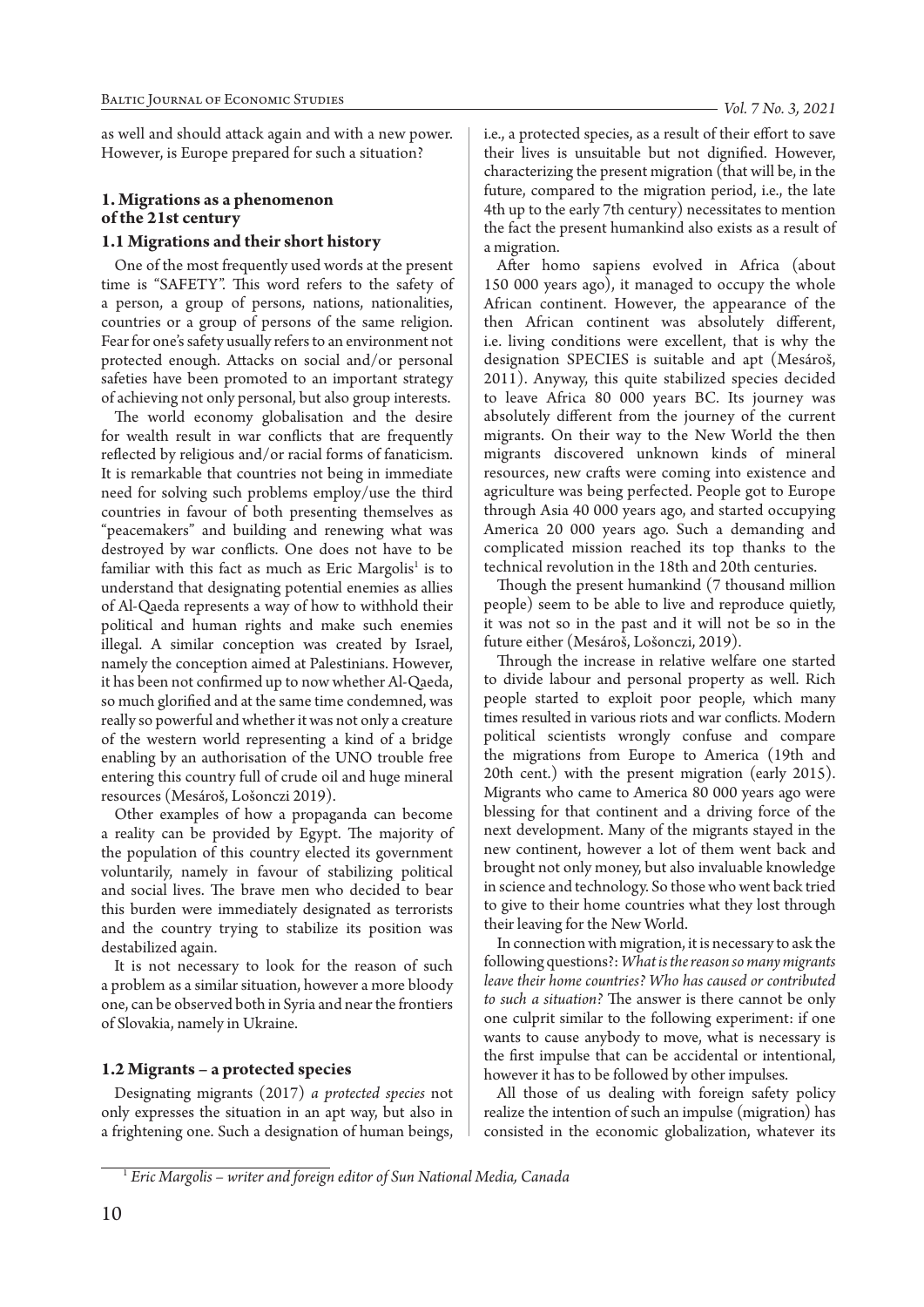#### *Vol. 7, No. 3, 2021*

form may be. Striving for profit knows no frontiers and is characteristic of searching for weak points of opponents and abusing them even through a political way. The desire for power of the individual political parties, mainly of the third countries, represents a breeding ground for the world powers, which they can properly use as well. The forms of abusing unstable states have a long tradition and are supported by the desire for power and personal benefits.

### **1.3 Migrant between the period 2016–2019**

Based on the relevant findings, one can allege 90% of migrants are people younger than the middle age. They are not ashamed of taking young children and old people (even 100 years old) with them. It is one of the calculations of Arabs, namely to arouse compassion of the Europeans. To a certain extent they have been successful. After one year, however, it has been found out 90% of the migrants (nearly 1 million) in Germany do not have any work skills, as in their home countries they lived a very comfortable life and did not have to work a lot (or at all). In Europe they have no relatives, they are believers and not able to respect laws and rules of countries where they have intended to get (Germany, Sweden, Great Britain).

The preliminary estimate of German employment specialists says the majority of migrants will only be able to be employed as early as in 10 years. Within 2018 other 2.5 million migrants came, however there is not a specialist that would estimate the costs of tax payers for covering their life during the following 10 years.

### **1.4 Integrating migrants into the city**

The migration policy is in close connection with the process of integrating migrants into the society. The result of this process shall ensure similar chances and perspectives in their life in comparison to the majority population. The integration policy is a set of instruments that should contribute to successful integrating migrants into their life in host countries (Mesároš-Lošonczi, 2020).

The importance of integrating migrants into society is being stressed, as unsuccessful integrating will result in their staying at the edge of the society. We can say migrants are marginalized (they are numerous in lower social strata) and segregated (they live in isolated communities). Unsuccessful process of integration will result in their difficult finding a better paid job and/or getting university education, and their chances of success will drop very much if they do not manage to learn the language of the host country. Nowadays, they are frequently discriminated against and abused as cheap labour. Living at the edge of the society forces them to solve the situation contrary to the law.

### **2 The globalisation as a driving power of the increasing migration wave early in the 21st century**

### **2.1 The beginnings of the globalisation**

The globalisation can be considered as a phenomenon concerning everybody. The origin of this phenomenon was contributed by Spanish, Portuguese, British and Dutch seafarers and businessmen. Thanks to their discovery journeys and business expansion into the newly discovered regions, their home countries became the first global powers.

The gradual interconnection of the world happened in the years 1875-1925, namely by accepting the Gregorian calendar and the unification of the time zones. An important supporter of world business expansion was the Industrial revolution in the second half of the 19th century. The development of the business expansion was stopped under the influence of World War I. At that time the particular countries responded by taking the respective measures against the free market. The measures were made even stricter after the Great Depression in the 1930s.

The beginning of the globalisation process can be dated after 1945 when multinational corporations began coming into existence, air traffic was perfected and widened, and the communication technologies started expanding. The top of the chronicle into the history of the globalisation is represented by the Internet providing all the necessary information. This top of the process of globalisation needs to be accepted with all its innovations and problems (Mesároš, 2010; Mesároš, 2011).

On the other hand, globalisation is opposed by localisation or nationalism. The effort of nationalism is to weaken globalisation trends and preserve the specifics of the independent states.

The ideology of nationalism is in some countries based on chauvinism and favouritism.

## **2.1 Types of the globalisation**

Globalisation represents one of the most discussed topics at the present time and necessitates to be considered from several aspects. Globalisation can be considered from several viewpoints, namely from the economic and the socio-political viewpoints, from the viewpoint of its instruments, manifestations, economic impacts and the activity of world organisations and institutions, mainly business institutions such as the World Bank and the International Monetary Fund and their structure. These are considered to be symbols of the globalisation.

### **2.2 Characteristics of globalisation**

Globalisation can be characterized as a marginalisation of the national, economic and racial individualities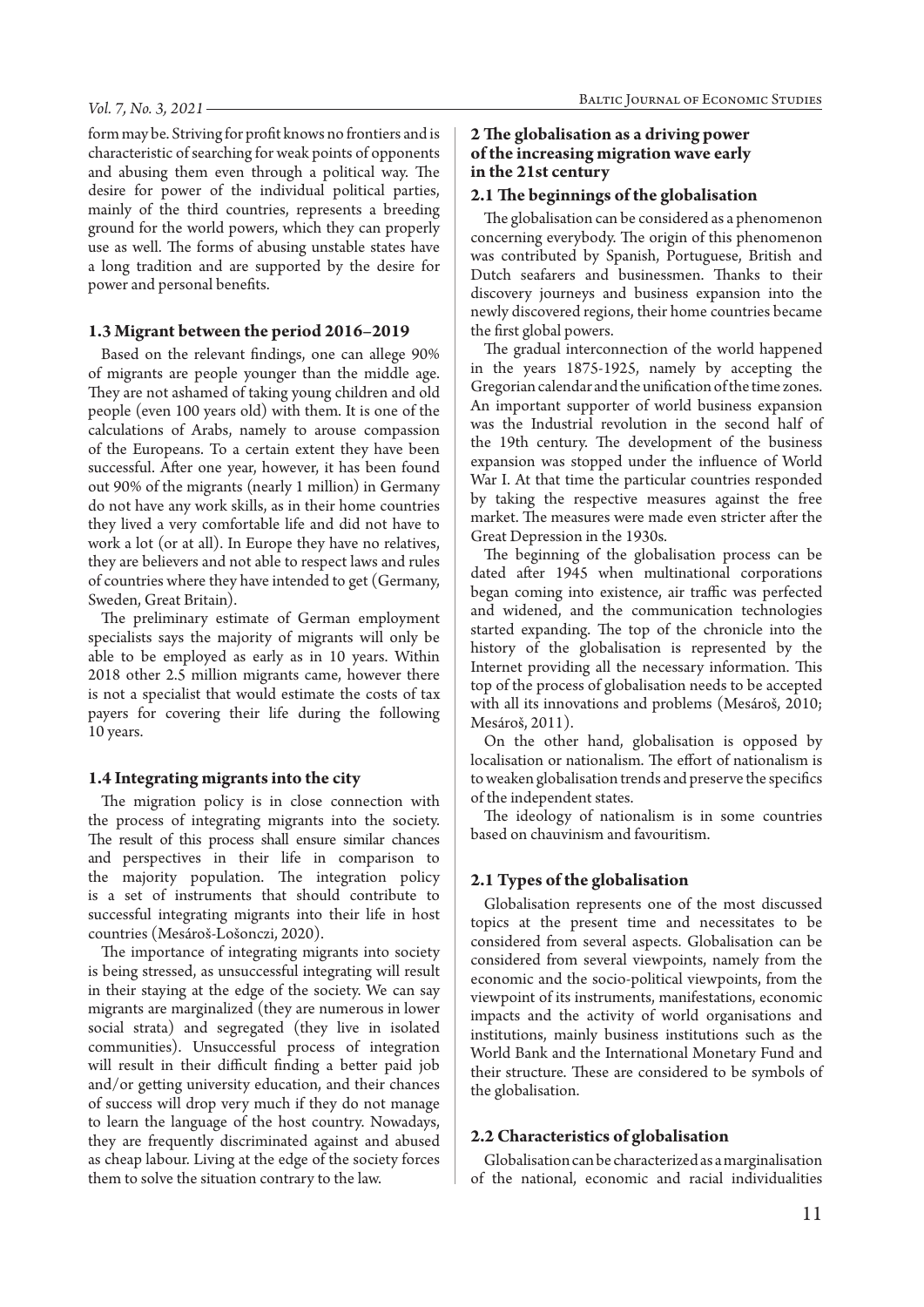of the individual independent states, their mutual bringing close to each other, and a common direction. The characteristic feature is the effort of bringing the economy to life, growing the economy in less developed countries and adapting such countries to the world standard set by developed countries.

As to the social part of globalisation, it is characteristic of limitations and unfair (protectional) advantages of the individual countries, giving countries close to each other and the effort of achieving an intensive friendship and cooperation. Next, the social part of globalisation intensively tries to develop the communication, mutual interconnection of the separated parts of the world, and rapid development of the information technologies and their mass availability. The globalisation is a process focusing on interfering in all parts of the world, creating the same conditions in all countries of the world, and adapting the whole legal system to the standard of developed democratic countries. All this means the same life conditions should be created in all countries, namely with an emphasis laid on the democratic and political system and on observing the human rights.

Globalisation is represented by various political and business organisations working worldwide and focusing on economic and political reforms in less developed countries, whereas the most economically and politically developed countries have got the main say there.

The main aim of such organisations is to reduce the poverty in the world to the lowest possible level, and to ensure observing the basic human rights and freedoms in all countries in the same way. In achieving such aims there are often mistakes made, namely as a result of an unsuitable procedure and wrong decisions made by competent people (Mesároš, 2010).

## **2.3 Globalisation vs. localisation**

The opposite of globalisation is localisation. Localisation tries to change the methods causing globalisation in favour of the local business. Localisation is based on a simple principle, namely countries get all possible economic means on their own territory. The international business shall only be limited to supplying goods and raw materials countries can not get on their own territory.

The policy of localisation tries to enhance the powers of the sovereign states (regions, municipalities etc.) and to gain the superiority over the powers of international organisations. It means, the local decentralized control of the matters concerning a particular place. Such a control should contribute to the enhancement of social unity, to the reduction of poverty and inequality, the improvement of the quality of life, the improvement of the social infrastructure and consideration for the ecology. Just the consideration of the ecology represents the most serious paradox, i.e., the aims of the supporters of globalisation and localisation are in substance the same, however, the means and procedures in favour of achieving their aims are absolutely different. This fact enables doubting both the directions, i.e., globalisation and localisation. This is the reason why it is difficult to decide for one of them. Probably, none of the two directions is the right one, so that forces people to look for the golden middle way or absolutely new starting points.

The globalisation and many of the word connections containing the adjective of this noun, i.e., "global", represent a group of similar words whose meaning seems to be exact. In fact, very few people are able to define the term exactly, as the explanations of the term and opinions about it markedly differ from each other. There are two very frequent mistakes:

– believing the process of unifying the world does not concern us and is happening out of us;

– imagination that within the process of globalisation one has a possibility of selection. This is accompanied by the enthusiasm for the existence of possibilities, or frequently also by anger and dislike for consumerism.

What is to consider is not the question whether we are for or against globalisation, but how to come to terms with it. Globalisation is difficult to be assessed as it represents a threat for some people, however a chance for others. It is a process that has begun and represents a common destiny for the population of the whole world.

This new and enormously discussed phenomenon can be considered from two different levels, which contributes to at least a basic clarification of this notion (Mesároš, Lošonczi, 2020).

The levels are represented by:

– globalisation of the world economy, its instruments, trends and problems resulting from it;

– the socio-political globalisation, its manifestations, perspectives, but also its adversaries.

These viewpoints are interconnected and mutually influenced. The socio-political and economic changes as a result of globalisation occur at the same time and are interconnected in favour of creating conditions for "the new world order".

## **2.4 Development of the economic relations**

The subject of developing the economic relations worldwide, i.e., globally, is not an absolutely new phenomenon. It started drawing one´s attention as early as in the time when the world economy began achieving its top, i.e. when all countries of the world joined the worldwide system of economic and political relations in various ways. This happened at the turn of the 19th century.

The form of the then interconnection of the individual parts of the world economy was determined by the colonial and semi-colonial relations among industrially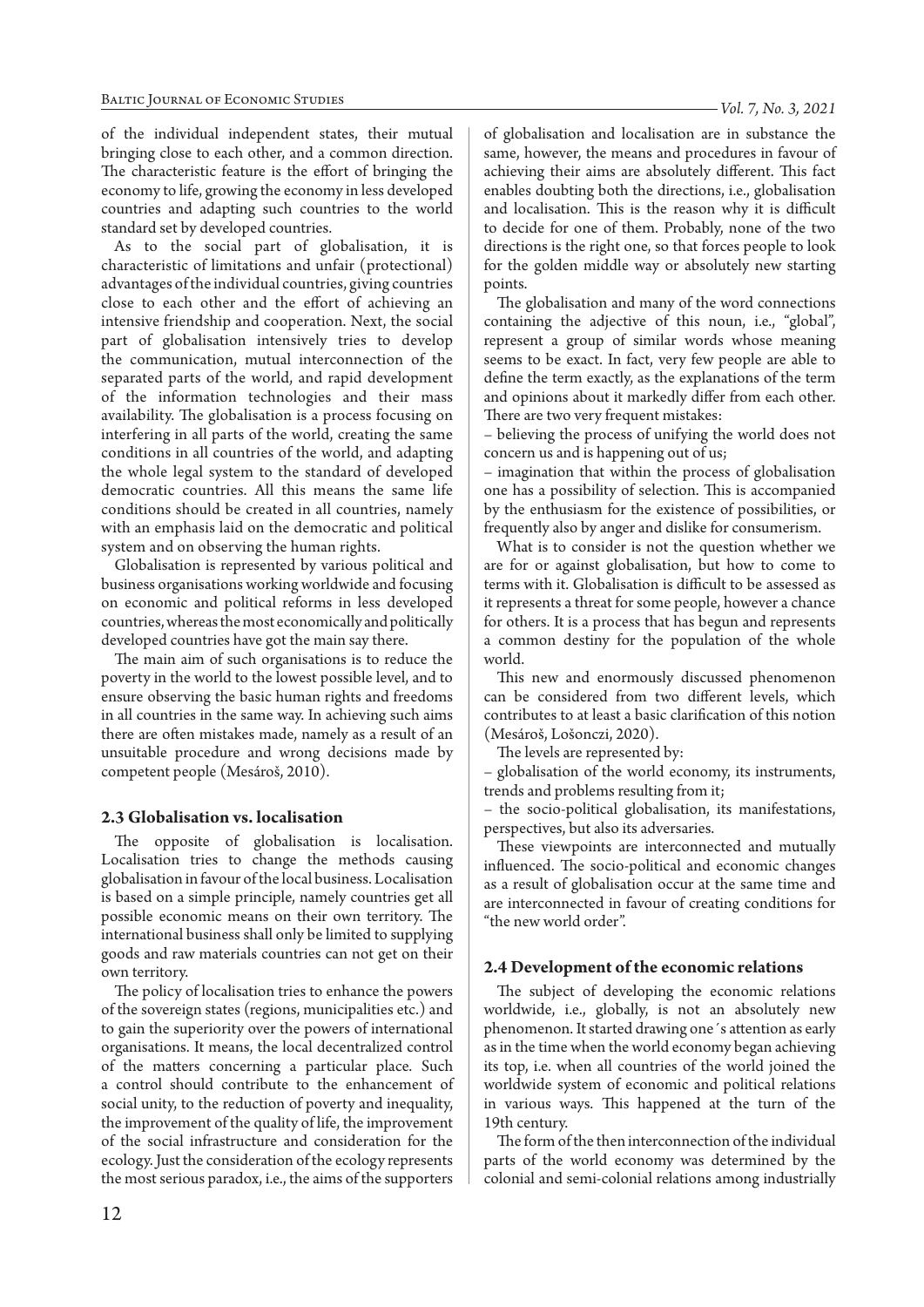#### *Vol. 7, No. 3, 2021*

developed countries and economically less developed and/or underdeveloped countries.

Within the 20th century the character of these relations changed substantially. At the present time, these colonial and semi-colonial relations are being entered by politically independent states (or economic subjects within the states). However, the degree of their economic maturity continues to be markedly different. This is remarkable in comparison to the present industrially developed countries on the one hand, and developing countries on the other hand. This fact is also remarkable in comparison to the particular economic subjects belonging to one group of the countries or to the other one.

The development of the globalisation processes in the last decades have been markedly supported by the ongoing revolution within the information technologies. Also the acceleration of globalisation was caused by the continuing strong effort to enforce the free market in the whole world, political changes in favour of effort expanding free business, and the care of common care of the environment.

At the present, the forming of the world economic contacts take an even more noticeable shape than in the previous decades. One of the main trends within the 21st century having a worldwide impact is represented by the expansion of the global economy. The world economic powers cross the international borders, which is reflected in more democracy, more freedom, more business, more opportunities and prosperity. Through the business exchange between the individual countries the world is heading for one economy. One economy and one market represent the most natural degree in the history of the economy. The process of the re-division of the economic roles between the individual national economies that is typical of the present time contributes to deepening their economic dependency.

The global economy based on the above mentioned presupposes an absolutely free market, i.e. creating business conditions successfully functioning within national economies. Bringing economies close to each other is documented the most noticeably by the integration processes in Western Europe. The free market has played a key role in the present development of the EU countries and continues to be a support of their further economic development (Mesároš, 2012).

The next development of the relations between the developing and the developed countries necessitates to have a close look at the adjective "developing" (especially in the meaning of providing the economic aid, and/or in the meaning of setting conditions of providing such an aid). The developing countries do not represent a homogeneous group.

According to the economic maturity, the developing countries can be divided into three basic types:

– developing countries requiring the humanitarian aid;

– developing countries that have created conditions for the economic growth, or the entry of foreign investors in the national economies;

– "new" less developed countries (primarily countries of Central Europe and Eastern Europe).

The group of the developed countries uses a wide scale of the economic development models that can be used in developing countries as well. However, as regards the specific value and cultural and religious systems, some countries refuse the models. That is why they have to look for the inspiration of their further development in other resources. Some of the developing countries may be influenced by nationalism, ethnic identity or a certain form of religious or cultural fundamentalism.

In spite of the fact the globalisation processes are being slowed down by the mentioned problems and/ or preferential tendencies of some other countries, there are also optimistic prognoses that free business, for the time being developed in regions, will quickly and unstoppably grow into the world free business. The economic globalisation of the individual countries and their adaptation to the conditions of the world free market frequently happens according to a similar model. Countries being found in such a form of economic development hand over their experience in solving possible problems, and also instructions and procedures in solving them ("know-how" within the economic aid) to less developed countries. However, if the same model of adapting the economic globalisation is used in countries having different economic conditions, this causes various problems. Moreover, as the economy of any country has its specifics, a unique model of the economic growth cannot always be used.

From the political viewpoint, such investments are primarily expected to enhance the national production, the employment growth and to improve the standards of living. The importance of the new technologies and products in the economy of the receiving countries and the immediate effect on the balance of payments are important as well.

A majority of the foreign direct investments (FDIs) is carried out by big companies in private ownership, i.e., multinational corporations (multinational and/ or transnational companies). By means of investments abroad multinational corporations increased their turnover within the last decades. This activity helped multinational corporations develop into a resolute multinational economic giant.

#### **2.5 Globally organised companies**

A remarkable part of "foreign business" is represented by movements of goods and capital inside globally organised companies. The aim of their strategy is increasing the profit of the whole chain of the individual units of global corporations. The activity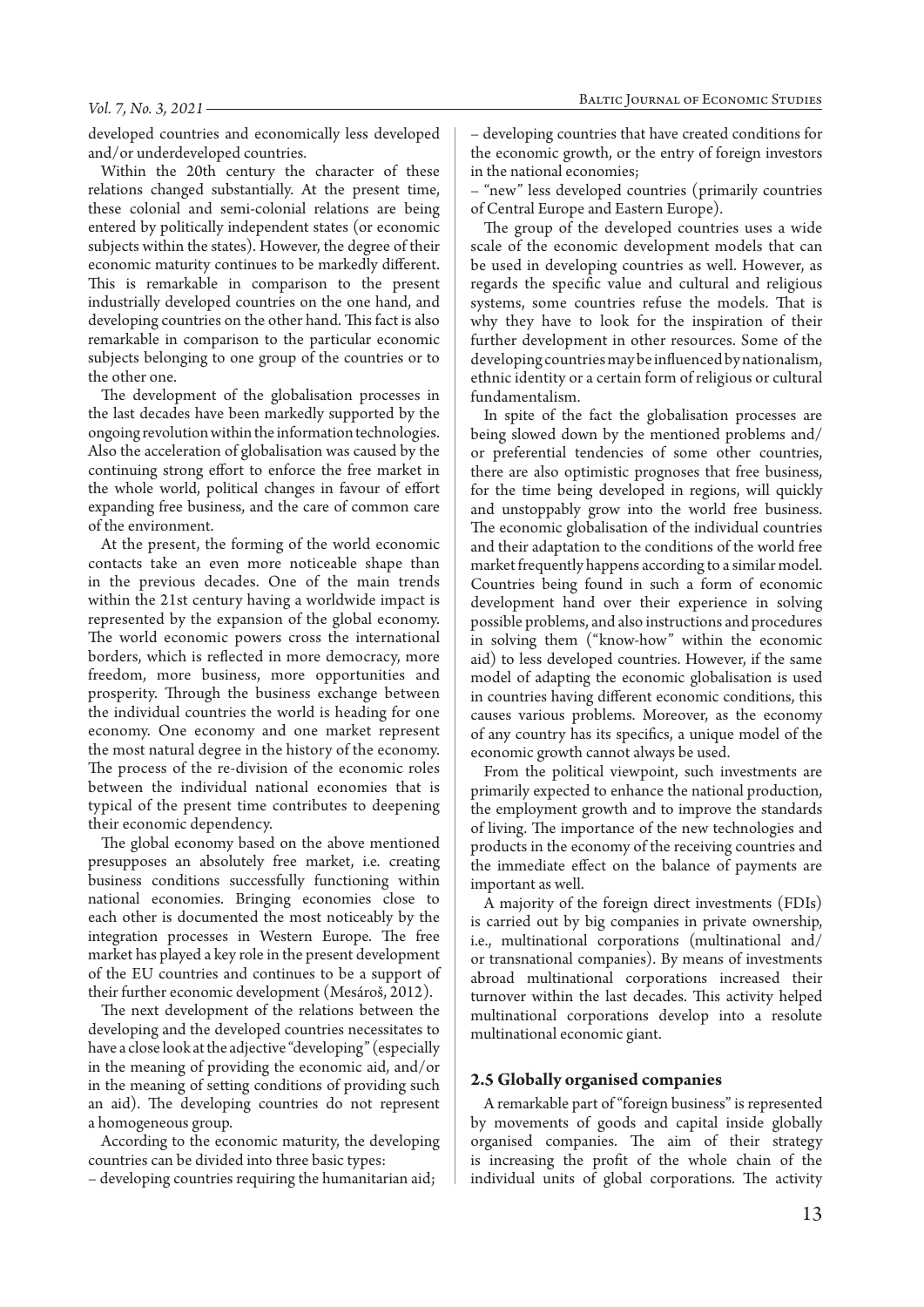of a global company includes research, development, production, distribution and finally sale and marketing, which represents an internationally integrated unit. A global company uses the cheapest resources to get the necessary raw materials, it produces or completes products in countries providing the cheapest labour, and uses its managerial and technical resources in the most economic way. This enables a global company to behave at the markets of the individual countries in a very flexible and effective way. In the competitive fight with domestic companies, a global company is usually more successful than small companies which can result in their gradual being weak or finally liquidated. This means if there is only one big company, it has a dominant position, which often leads to creating a monopoly and abusing.

A country whose economy is dominated by foreign companies gradually becomes dependent on such companies and their economic strategy, that is why it is difficult for such a country to keep its overall political and economic powers. This partially makes such a country weak and disturbs its independency, and does not represent a globalisation but bipolarisation, i.e. a division of the world into rich and strong countries on the one hand and poor and dependent countries on the other hand. Rich countries are represented by home countries of the global companies that behave as multinational corporations producing investments. By means of the Foreign Direct Investment (FDI) such countries influence other countries and try to strengthen their political and economic powers more and more. Poor countries are represented by the countries accepting investments from abroad, whereas their economy gradually becomes dependent on other countries.

On the other hand, when at the market of one country there are two or more equally strong companies (of the same specialisation), this can have a very positive effect. This results in an equivalent competitive fight where each of such companies has the same conditions and chances and the companies are mutually influenced. This situation seems to be the most suitable for customers who have a possibility of choice. That is why a great emphasis should be laid on the anti-monopoly laws, and also the legislation should focus on directing the economic situation in favour of achieving such a state.

Primarily small economies are afraid of large investments by foreign companies. What they often refer to are possible adverse and long-term effects of the FDI on the balance of payments (leak of profits, licence fees etc.). The policy of foreign companies is not compatible with the aim of national economic and social policies as to their national security. Various aspects of direct foreign investments and different national aims lead to various reactions of the individual governments and to the control of the FDI.

As to the outflow of capital in the form of the FDI, most governments do not decide for any limitations. In case of inflow of capital and investments from abroad, a wide range of procedures has been created: from the inflow of capital that is not prevented (except cases when the inflow of capital threatens the national economy) to very strong restrictions connected with preferential policy.

The economic globalisation is accompanied by the globalisation in the socio-cultural and political senses. Such a globalisation is manifested by the amendment of various laws and rules and their reform in compliance with the "world standard". Such a legal standard for the development of democracy is indisputably profitable as it creates the same living conditions and environment in all countries.

Moreover, globalisation influences the whole culture and society, whereas opinions referring to globalisation are different. In all countries influenced by the globalisation there are the same social trends, whereas differences typical of such countries gradually decline. This is the moment when a "global culture" comes into existence that represents the culture of consumerist society. At the expense of the consumerist society traditional values begin declining in most countries. This is the reason for the origin of many problems concerning any manifestation of the globalisation, namely economic or a social ones. A new "universal international life style" comes into existence that influences fashion, human behaviour, language etc. An important role in socio-political globalisation is in the hands of the mass media and information technologies.

### **2.6 Globalisation supported by the private mass media**

The development of the mass media and information technologies accelerated a lot within the previous years and this has resulted in the influence of the mass media as a provider of information. As regards to this fact and under the influence of some other facts (personal or political interests of the owners of the private mass media, their foreign ownership, etc.) the mass media, primarily the private ones, started spreading ideas of cultural globalisation. In global societies, information, its availability and the extent of objectivity become one of the most important matters in enforcing political interests. What frequently happens is that the mass media culture is connected with consumerism and is considered to be one of the globalisation instruments.

This tendency to equality, universalism and internationalism is opposed by an important antitendency that is manifested by the resistance to uniformity, desire to enforce uniqueness of the national culture and language and to refuse foreign examples. Such trends do not oppose each other, but they are mutually interconnected. The more the lifestyle is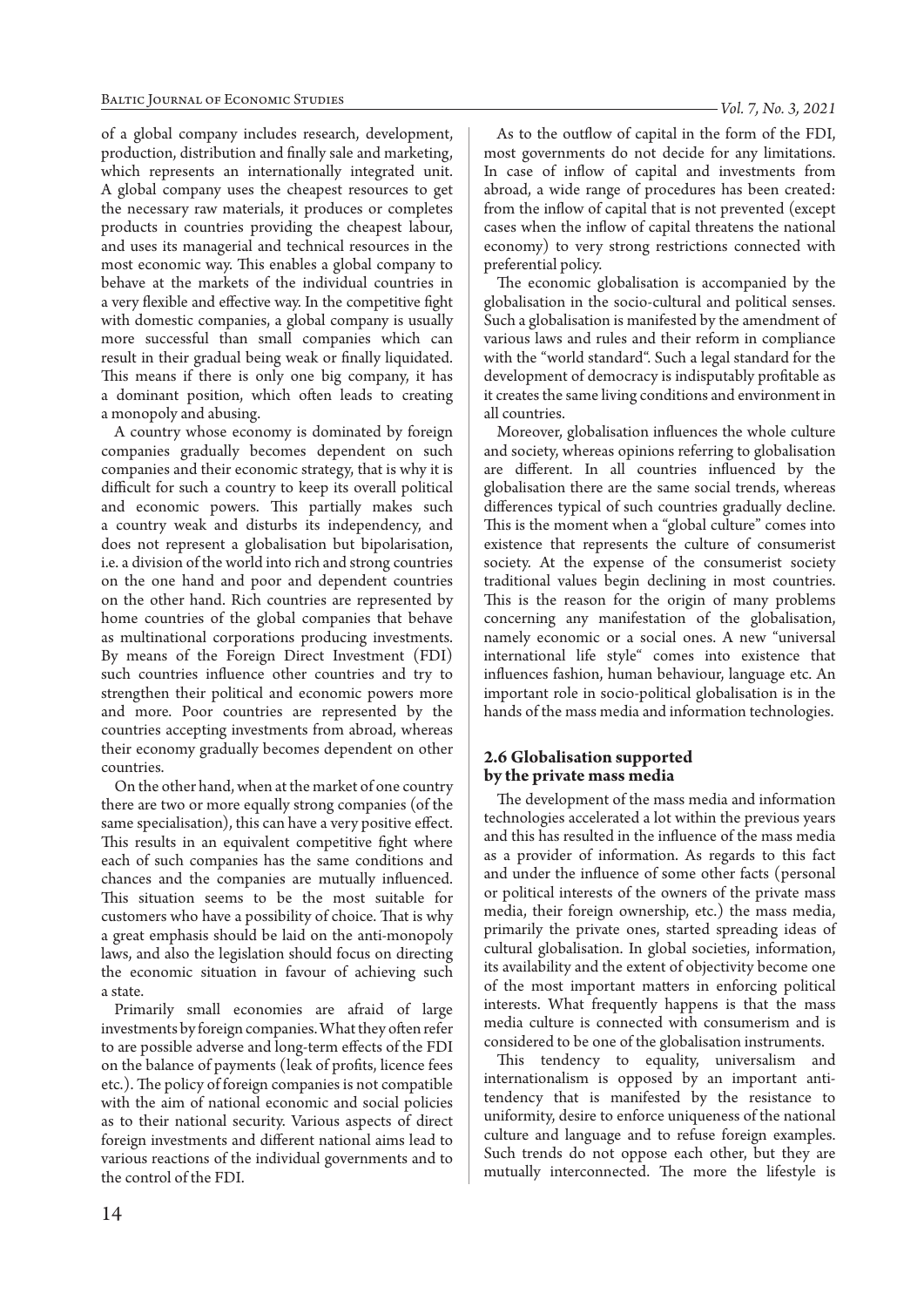unified, the more people adhere to the old values such as religion, culture and history. The more the external worlds are similar to one another, the more people rely on traditions that divide them. Against the growing homogenisation it is necessary to focus on preserving the identity, namely religious identity, cultural identity, national identity, language identity and racial identity.

### **2.7 Adversaries of globalisation**

The more extensively the globalisation is being manifested, the more one can observe resistance to it and strong responses of various critics asking for a remedy. The resistance and disagreement with the globalisation can be heard from many sides and has a lot of reasons, either reasonable or false ones. Adversaries of the globalisation are divided into several main directions that are subdivided into various smaller groups. All the directions have something in common, however they are diametrically different. The first of the main directions of the resistance to the globalisation is represented by the extremist left that is divided into several kinds, and the most famous of them are: social and revolutionary anarchists, radikal socialists, communists etc. The lefthand extremists are usually part of various movements, organisations (legal or illegal ones), associations of citizens or political parties, and are manifested mainly by political and agitative activities, whereas they are typical of organizing demonstrations. Such manifestations are usually non-violent, however in case of important events they get the form of violence and conflicts with the public order units. In such situations the militant section of extremist organisations is manifested, however it does not declare its support for any of such manifestations.

#### **2.7.1 The left-hand extremists**

The ideology of the left-hand extremists is very close to the communist ideology and, following several changes, got the name social (or revolutionary) anarchism. The notion of globalisation is for left-hand extremists a synonym of Americanisation and imperialism. They also promulgate hatred towards capitalism and class enemies that are represented by rich "bourgeoisie", i.e., employers, private businessmen etc. The left-hand extremists want to give the power into the hands of the working class, i.e. the proletariat. This should result in real social justice and a society founded on the equality of all working people. The effort to achieve this aim by means of dictatorship of the proletariat is deep-seated in history and has not been really successful anywhere so far. Moreover, the socialism and communism are connected with the internationalism that represents globalisation to a certain extent. That is why, the ideology of the left-hand extremists seems to be irrational, purely utopian and idealistic. It seems to be

more probable that their persuasion tries to hide envy and incapability of adapting themselves rather than show the social injustice and exploitation of the working class.

#### **2.7.2 Ecologists**

The second group of the adversaries is represented by ecologists. Opinions within this direction are no more differentiated, that is why the adversaries of globalisation are divided into several movements and organisations only that are nearly all legal. They are usually manifested non-violently, i.e., by means of demonstrations, however pressure activities and blocades are also very frequent. The subject of their critique are primarily organisations in connection with globalisation (mainly the World Bank), whereas some of their projects in favour of helping the developing countries had an adverse influence on the environment and caused ecological disasters. Representatives of the second group of globalisation adversaries criticize inconsideration of the competent influential people who try to achieve profit, though at the expense of the irretrievable destroying of the environment. Some of their protests can be exaggerated or without purpose, however a large majority of the phenomena they criticize has its justification. For the overall process of globalisation, the ecologists are a beneficial critique in comparison to adversaries, and their warnings should be taken seriously.

#### **2.7.3 The extreme Right**

The third group of globalisation adversaries is represented by the extreme or even extreme Right. Just like the Left, the Right adversaries of the globalisation are also divided into several groups. They are **nationalists, chauvinists, neonationalists** and **right-wing extremists** (that are difficult to be defined). The moderate part of this political spectre has the form of a political party or an association of citizens (legal or semi-legal ones). The nationalism is a movement of a nation-oriented policy that should represent interests of the nation as a whole. Programme of the nationalist or the national parties primarily focuses on protecting and preserving the traditional values, i.e. mostly religion and/or culture. Nacionalist parties usually represent the conservative right-wing policy. The nationalist ideology is in some parts of the world politically deep-seated.

### **2.7.3.1 Chauvinists or right-wing extremists**

**Chauvinism** is a movement spreading hatred and spitefulness towards other nations and ethnic groups. This movement highlights one's own nation and considers it to be superior to the other nations. It is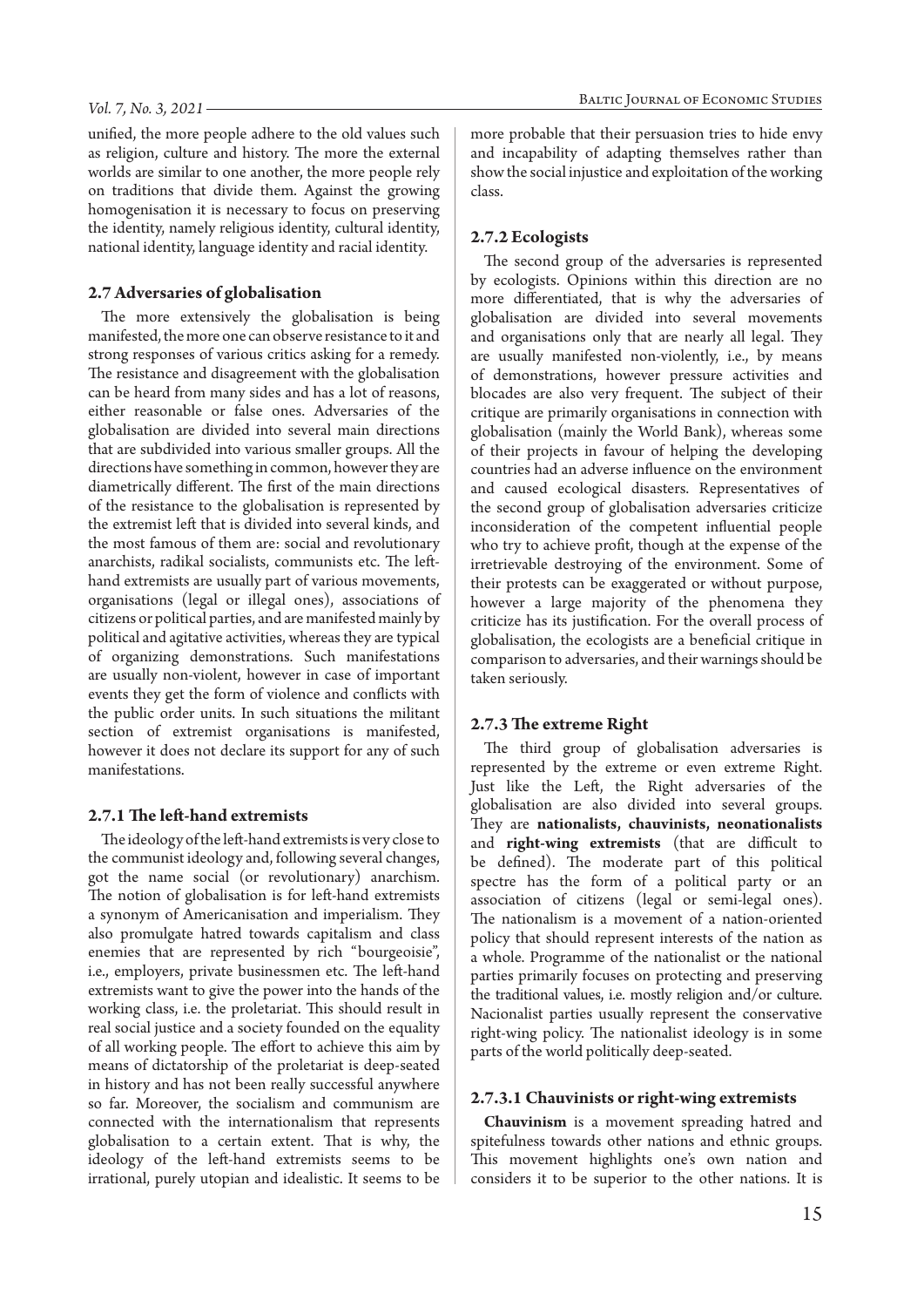accompanied by ignoring the basic facts and refusing not only the external, but also the internal critiques. Chauvinism does not consider an individual and their attitude as important. For this movement it is essential to have an overall (negative) image about an enemy nation or an ethnic group, which is based on the historical experience.

The fact the ideology of chauvinism consists in hatred towards other nations and ethnic groups indicates denying and judging any globalisation tendencies, international friendship and cooperation. Such a persuasion is not supported by any logical reason, that is why this movement seems to be rather irrational and artificial.

### **2.7.3.2 The right-wing extremists**

The radical wings primarily represented by **neonationalists** and other types of **the right-wing extremists** are organized in illegal militant and political movements and organisations. The substance of such movements and organisations is the production and/ or distribution of publicity and information materials, or providing information about various activities etc. The activity of some right-wing extremists focuses only on violent manifestations in the form of terrorist attacks or the pursuing of certain groups designated by their movement as an enemy group. However, such manifestations are not very frequent.

**Nationalists** at the present time and **neonationalists**  have nearly the same opinion in connection with globalisation. They consider globalisation as the effort of certain "upper classes" to have world power and to defeat independent and strong countries. The notion "upper classes" represents or refers to the most eminent world financiers and the most influential politicians, whereas many of them are of Jewish origin, i.e. one can talk about Jewry (zionism) serving the interests of the Jewish religion.

### **2.7.3.3 Freemasons**

Many politicians or influential people who are not Jews are designated as **freemasons** or hangers-on. They reject globalisation or international integration as they see it in the weakening of countries accompanied by the decline of traditional values and national principles that freemasons consider to be the most important. Characteristic of them is resistance and frequent hatred towards immigrants because these represent for them a threat of weakening the national idea at the expense of the idea of cosmopolitanism and multiculturalism. Some of the problems referred to by the adversaries of globalisation have got their justification and that is why the ideology of freemasons can not be designated as absolutely negative or positive. As to the starting points of their ideology, the opinions of the individual subgroups are very different and the spectrum of the offered starting points goes from the moderate and partial reforms to radical and revolutionary steps.

# **2.7.3.4 Independent economists, political scientists and sociologists**

The last important group of adversaries of globalisation are represented by individual economists, political scientists and sociologists. It is difficult to include them in subgroups as they cover the whole opinion spectrum, namely from the moderate to radically critical ones, and from poor theories to practical remarks. The remarks of some of the members of this group concern only a few particular points and manifestations of globalisation, whereas other members criticize the globalisation as a whole and as a principle mistake in directing the humankind that will result catastrophically in all its directions.

This group as a whole of adversaries of the globalisation represents the biggest contribution from the above mentioned groups, namely because it offers particular and acceptable solutions and starting points from various problems as a result of the globalisation.

# **2.8 Globalisation and important world organisations**

The notion of globalisation is inseparably connected with the activity of several multinational business and political institutions. They primarily include the World Bank (WB), the International Monetary Fund (IMF), and the political and military organisations that are represented primarily by the United Nations Organisation (UNO) and the North Atlantic Treaty Organization (NATO).

The solution of the present problems of humankind requires new forms of cooperation of the interested countries, creation of effective mechanisms in favour of creating a really developing effective system of relations. This is necessary because at the present it is not possible to carry out neither the security interests nor the economic ones outside the system of the relations. Connecting the operating process of the national economy on the government level with the activities of world organisations such as the World Bank, the World Trade Organisation or the International Monetary Fund has become a necessity. The sphere of competence of a particular country is being reduced and its ability to act is bound by increasingly narrower borders and external restrictions.

## **2.8.1 The Slovak Republic**

Slovakia is connected with the world through thousands of various relations. The relations can not be interrupted, on the contrary it is necessary to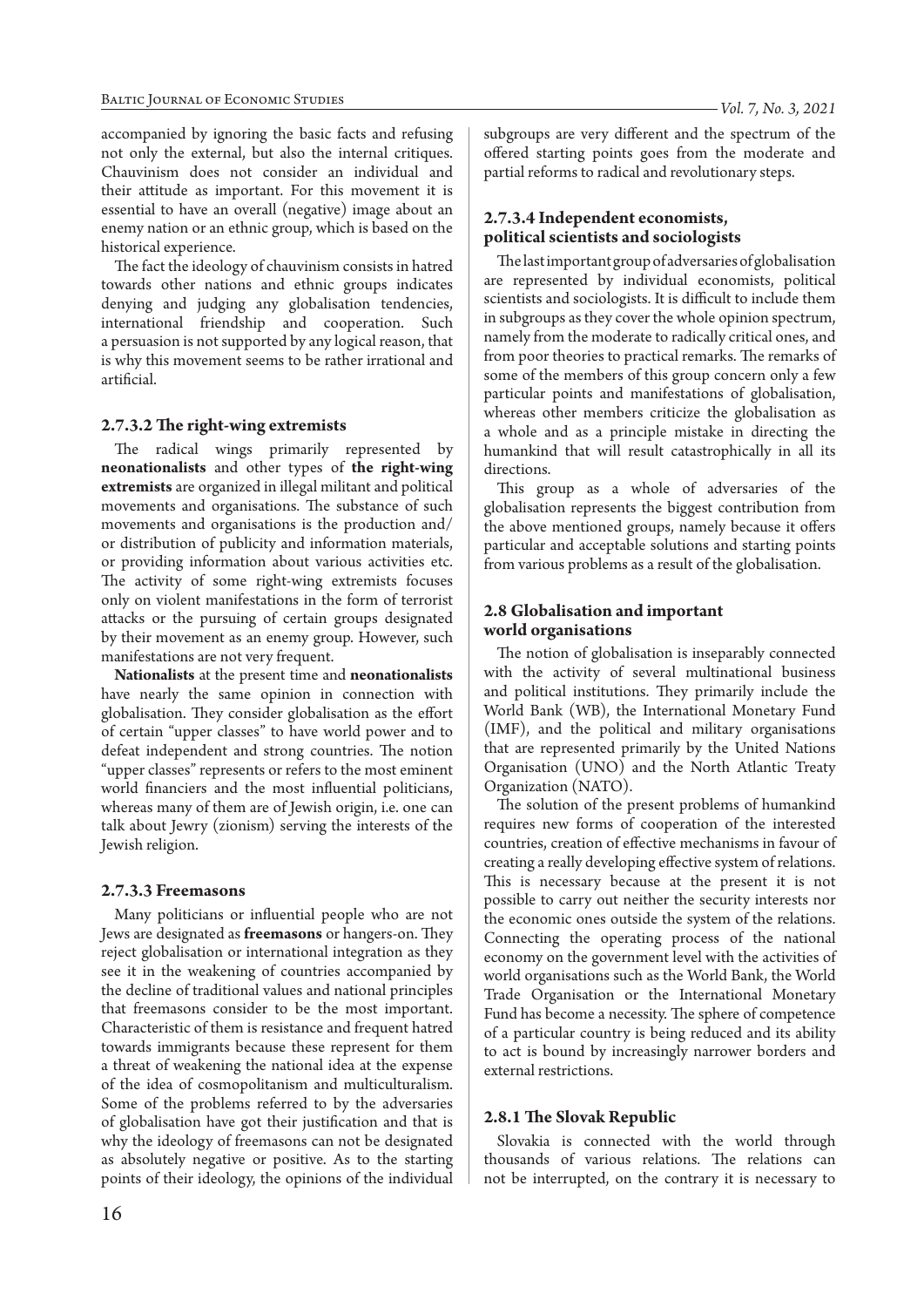#### *Vol. 7, No. 3, 2021*

always look for new contacts, new markets and new friendships. The present independent Slovakia is a country dependent on export and import. The country is dependent on the basic energies, fuels and raw materials. In connection with the entry of Slovakia into the worldfull of global and regional problems, the question of protection of our national and state interests is very important. The membership of Slovakia in the NATO and the EU has started a new discussion on Slovak national and state interests. The transformation of these organisations and their adaptation to new mainly security challenges provide Slovakia with an opportunity and certainty to make discussions in compliance with its long-term interests.

### **2.8.2 The influence of the multinational corporations**

The notion of globalisation indicates the fact that one experiences the origin of the unstoppable and gradual processes of creating an absolutely new quality on the worldwide level. The processes lead to worldwide integrating and organising the production (production processes), trade (trade processes), bank and financial operations, technologies and information in connection with the phenomenon of the world supremacy of the multinational corporations that influence and determine the global political processes among the participants of the world politics more and more, namely security crisis and risks, world migration (influenced not only by the population explosion and the deepening unbalance between the north and the south), new quality of the organized crime and solutions of the global ecologic crisis, Moreover, the processes also accelerate the civilisation conflicts, the decline of maintaining human rights, culture, morals, religious systems and other not quite subsidiary problems in national (state), regional and municipal systems. Many studies deal with the relation between the globalisation, migration and terrorism (Križovský, 2020; Rožňák, 2020; Wright, 2019; Lighutaia, 2021).

The driving force of this process is the globalisation of the economic activities that within the previous thirty years connects production and markets of various countries. The present phase of the globalisation is typical of the unbalance between the economic power of multinational corporations (the unbalance is strongly concentrated and works on the worldwide level and the individual companies, such as postmodern associations of citizens of the globalisation core (in the north), postcolonial societies within the globalisation (in the south); these companies are organised in 196 or 197 sovereign "national" and multinational states. Countries are usually not willing to hand over their decision-making powers to multinational institutions. Moreover, resistance and unwillingness to the negative aspects of the globalisation is increasing.

Many theoreticians dealing with the subject of the globalisation processes in Europe and in the world realize a lot of positive and possible negative aspects and certain difficulties.

In a simple way, the globalisation means "Americanism" of the cultural life, is a synonym of the supremacy of multinational concerns and "normalisation" of the consumerist society.

It is said the society is heading for creating a one dimensional people, which is able to overcome the worst anxieties ahead of humankind.

The following table (Table 1) represents positive and negative aspects of the process of globalisation, including possibilities of solving the aspects.

From the real extensive subject and a wide range of the positive and negative aspects of the globalisation process that is typical primarily of crossing the frontiers of any state (the romantic provincialism is ending) this paper offers only a typical and significant casuistry of the most serious aspects. The globalisation problem forces to multidimensional, multicultural (multicivilisation) and universalistic thinking about the world.

#### **2.8.3 Social aspects of the globalisation**

In thinking about the notion of globalisation we consider the marginalizing of the national, economic and racial substances of the individual independent states, their coming closer to each other and the common direction. Following the economic efforts and the economic wake-up, the basic feature in the globalisation process is also represented by the growth of the developing countries and their adapting to the world standard set by the developed countries.

The social part of the globalisation includes restricting the preferential efforts, their coming closer to each other and the effort to achieve the most intensive friendship and cooperation between the individual countries. The accompanying phenomenon in the social part of globalisation is intensive developing the communication and interconnection of the countries separated so far, the above standard development of the information technologies and their mass accessibility. It is the process whose aim is to interfere in all countries of the world and to create the same conditions, next to adapt the national legal system to the standard of the countries having a developed legal system. The aim of the globalisation process is to create the same living conditions with the emphasis on the democratic and political systems and on the human rights observance in all countries (Mesároš, 2011).

Such efforts are represented by various political and trade organisations working worldwide whose main activity is helping and directing economic and political reforms in less developed countries, whereas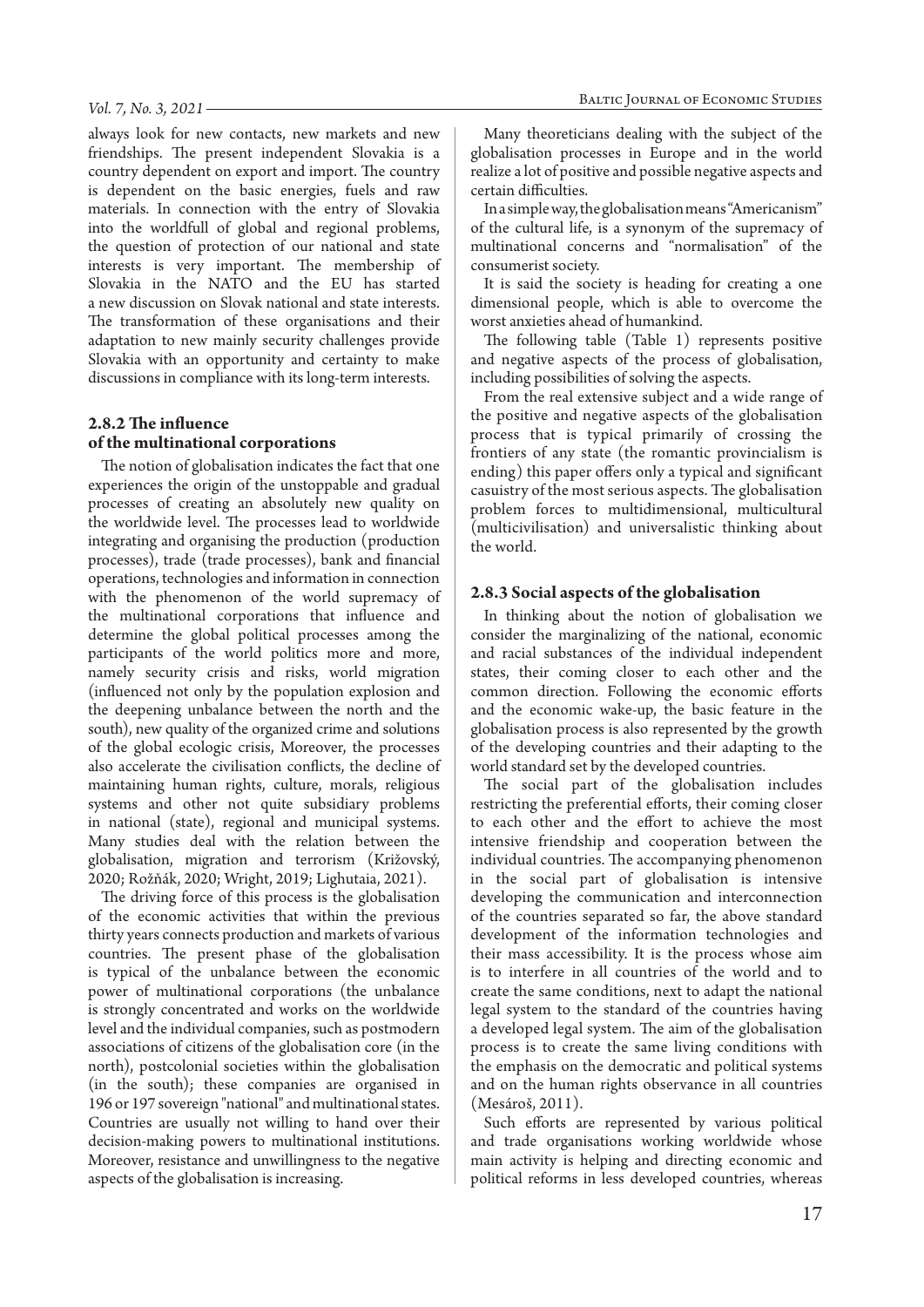#### Table 1

| Positive aspects of globalisation                                                                | Negative aspects of globalisation                                                                                                                              | Possible solutions of negative aspects<br>of globalisation                                                                                                      |
|--------------------------------------------------------------------------------------------------|----------------------------------------------------------------------------------------------------------------------------------------------------------------|-----------------------------------------------------------------------------------------------------------------------------------------------------------------|
| An increasing offer and quality of goods                                                         | The world economy is more inclined<br>to sudden collapses (the casino economy)                                                                                 | Strict regulating the activity of multinational<br>companies and preventing their further<br>interconnection                                                    |
| Falling production and sale prices                                                               | The differences between the poor south<br>and the rich north are the biggest in history<br>and are always increasing                                           | Reducing the speculative flowing the capital                                                                                                                    |
| New work opportunities                                                                           | Poor territories of the countries are more<br>frequently famine, wars and illnesses<br>than ever before                                                        | Collecting taxes from the transfers of capital<br>and dividing money in poor territories                                                                        |
| The standard of living within<br>the consumerism is increasing                                   | The economic and political migrations<br>and xenophobia are increasing.                                                                                        | Abolishing the international financial<br>institutions (IMF and WB) and their<br>replacing by a new establishment<br>in the form of a world monetary parliament |
| A wider and freer access to information<br>(information democracy)                               | In the northern territories the differences<br>between the highest and the lowest incomes<br>are deepening, i.e. the middle stratum<br>is disappearing         | Making the rules for the environment<br>protection stricter and subordinating<br>the economic growth to the rules<br>of the permanent sustainability            |
| Communication possibilities are getting<br>wider (information society and education<br>society). | The economic and political influences<br>of the multinational companies<br>are increasing (the insufficient amount<br>of legitimacy of the global authorities) | To unleash a revolution for the purpose<br>of bringing down the world capital                                                                                   |
| Pressure on the global justice<br>and the universality of human rights                           | The environment is getting worse,<br>deserts are getting wider.                                                                                                | etc.                                                                                                                                                            |
|                                                                                                  | Clashes of the civilisations are getting<br>accelerated.                                                                                                       |                                                                                                                                                                 |
|                                                                                                  | Crisis of the religious systems                                                                                                                                |                                                                                                                                                                 |
|                                                                                                  | The global crime is getting worse, terrorism<br>and extremism are getting increased.                                                                           |                                                                                                                                                                 |
|                                                                                                  | Migrations                                                                                                                                                     |                                                                                                                                                                 |

| Positive and negative aspects of the globalisation (Mesároš, 2010) |  |  |
|--------------------------------------------------------------------|--|--|
|--------------------------------------------------------------------|--|--|

the developed countries have a decisive say. The direct consequence of such a model are mistakes caused by wrong procedures and decisions, by abusing the powers, non-respecting the racial, religious and other differences, which results in achieving the exact opposite of the main intention theory.

As a result of all this, one can allege the globalisation processes bring huge security risks whose consequences deny advantages of the globalisation.

#### **Conclusion**

The present form of migration represent a threat that influences all countries of the world. Arab and African migrants consider the EU countries the Promised Land, and many times such an imagination is true. The EU asylum Law, mainly the one concerning Germany and The Great Britain (irrespective of Brexit), is generous and suitable for postsocialist countries as well. In the first years of the stay in their Promised Land family relations of the migrants will help them a lot. If migrants have no relatives in the Promised Land, they have to rely on the refugee camps.

However, following the latest findings, it takes at least ten years when migrants start accepting laws and habitual practice of a particular foreign country. The same holds true for migrants from South America who decide to leave their home country to live in the USA. That is why the assimilation problem has to be solved very carefully and, if it is possible, to solve the problems of potential migrants on the territory of their home country.

As stated above, the home countries of many migrants are destroyed as a result of war conflicts that were enormously contributed by the world globalisation and its consequences. However, the principle of solidarity does not mean the efforts of the domestic population trying to build their home country according to their imaginations and in favour of their children will be made difficult by the European countries, namely on behalf of the voluntary aid. Though such considerations are true, they are necessary to be achieved upon the principle of fellowship and solidarity.